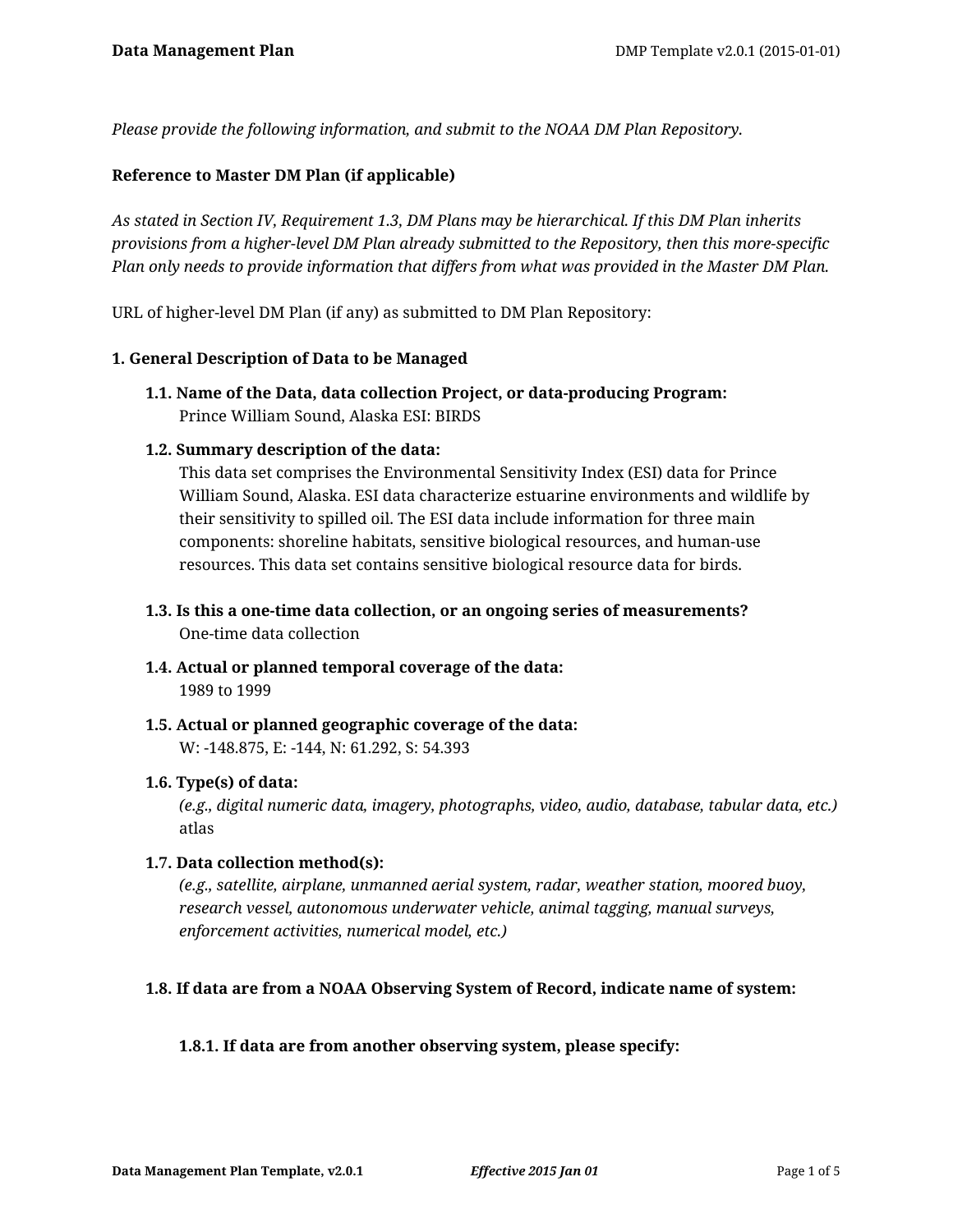#### **2. Point of Contact for this Data Management Plan (author or maintainer)**

**2.1. Name:**

ESI Program Manager

- **2.2. Title:** Metadata Contact
- **2.3. Affiliation or facility:**
- **2.4. E-mail address:**

orr.esi@noaa.gov

**2.5. Phone number:**

#### **3. Responsible Party for Data Management**

*Program Managers, or their designee, shall be responsible for assuring the proper management of the data produced by their Program. Please indicate the responsible party below.*

- **3.1. Name:** ESI Program Manager
- **3.2. Title:** Data Steward

#### **4. Resources**

*Programs must identify resources within their own budget for managing the data they produce.*

## **4.1. Have resources for management of these data been identified?**

# **4.2. Approximate percentage of the budget for these data devoted to data management ( specify percentage or "unknown"):**

## **5. Data Lineage and Quality**

*NOAA has issued Information Quality Guidelines for ensuring and maximizing the quality, objectivity, utility, and integrity of information which it disseminates.*

# **5.1. Processing workflow of the data from collection or acquisition to making it publicly accessible**

*(describe or provide URL of description):*

Process Steps:

- 2000-08-10 00:00:00 - All the digital data were checked using both digital and onscreen procedures, plotted, checked by the biological expert, edited to remove any errors, and plotted for review by the regional specialists. The reviewed maps were updated on the computer, checked once again, and plotted at final map scale. A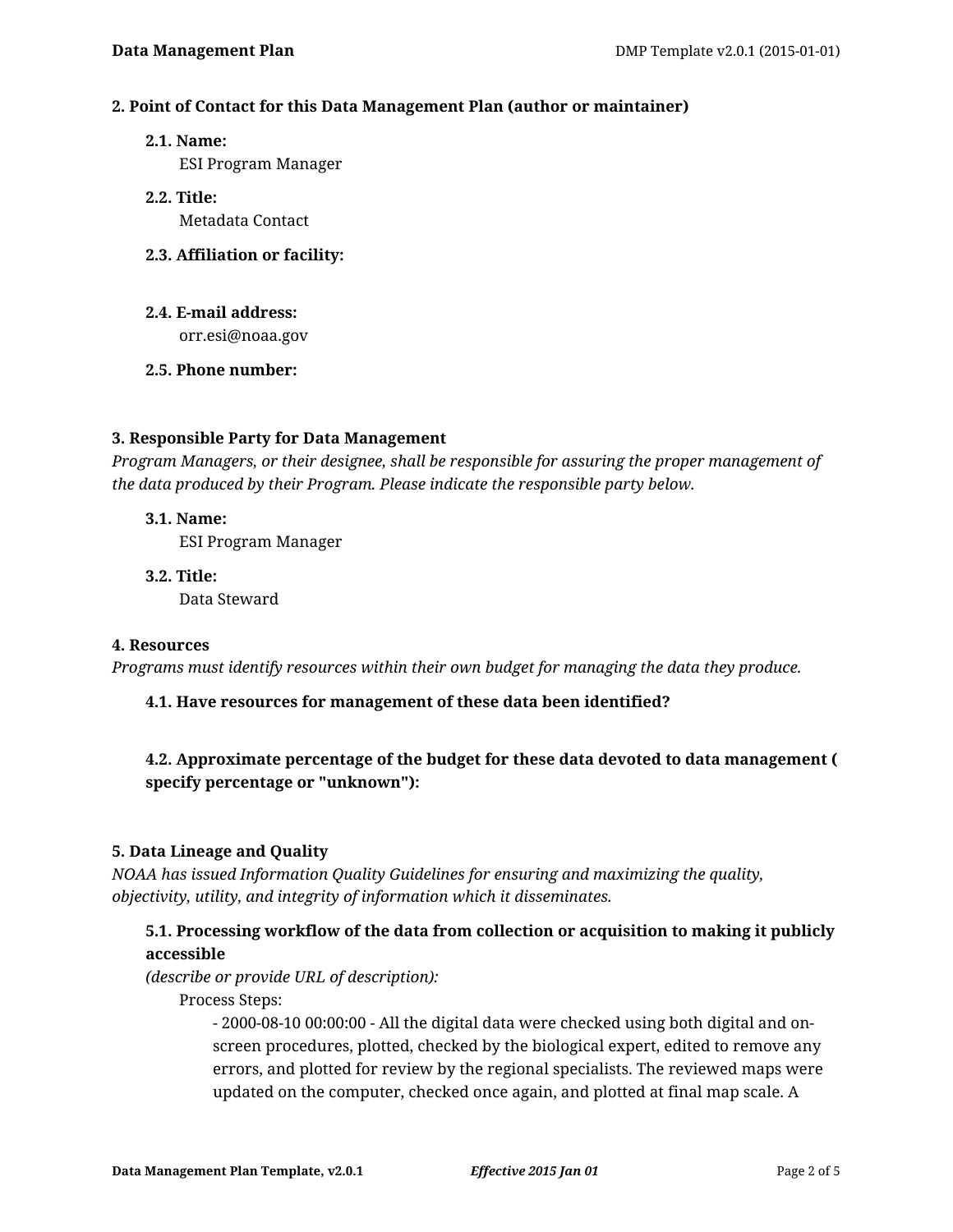team of specialists reviewed the entire series of maps, checked all data, and made final edits. The data were merged to form the study-wide layers that are described in the document. The data merging included a final quality control check where topological consistency, rules for geography, and database to geography were checked and validated for all relationships.

**5.1.1. If data at different stages of the workflow, or products derived from these data, are subject to a separate data management plan, provide reference to other plan:**

## **5.2. Quality control procedures employed (describe or provide URL of description):**

## **6. Data Documentation**

*The EDMC Data Documentation Procedural Directive requires that NOAA data be well documented, specifies the use of ISO 19115 and related standards for documentation of new data, and provides links to resources and tools for metadata creation and validation.*

## **6.1. Does metadata comply with EDMC Data Documentation directive?** No

#### **6.1.1. If metadata are non-existent or non-compliant, please explain:**

Missing/invalid information:

- 1.7. Data collection method(s)
- 4.1. Have resources for management of these data been identified?

- 4.2. Approximate percentage of the budget for these data devoted to data management

- 5.2. Quality control procedures employed
- 7.1. Do these data comply with the Data Access directive?
- 7.1.1. If data are not available or has limitations, has a Waiver been filed?
- 7.1.2. If there are limitations to data access, describe how data are protected
- 7.2. Name of organization of facility providing data access
- 7.2.1. If data hosting service is needed, please indicate
- 7.4. Approximate delay between data collection and dissemination
- 8.1. Actual or planned long-term data archive location

- 8.3. Approximate delay between data collection and submission to an archive facility

- 8.4. How will the data be protected from accidental or malicious modification or deletion prior to receipt by the archive?

#### **6.2. Name of organization or facility providing metadata hosting:**

NMFS Office of Science and Technology

## **6.2.1. If service is needed for metadata hosting, please indicate:**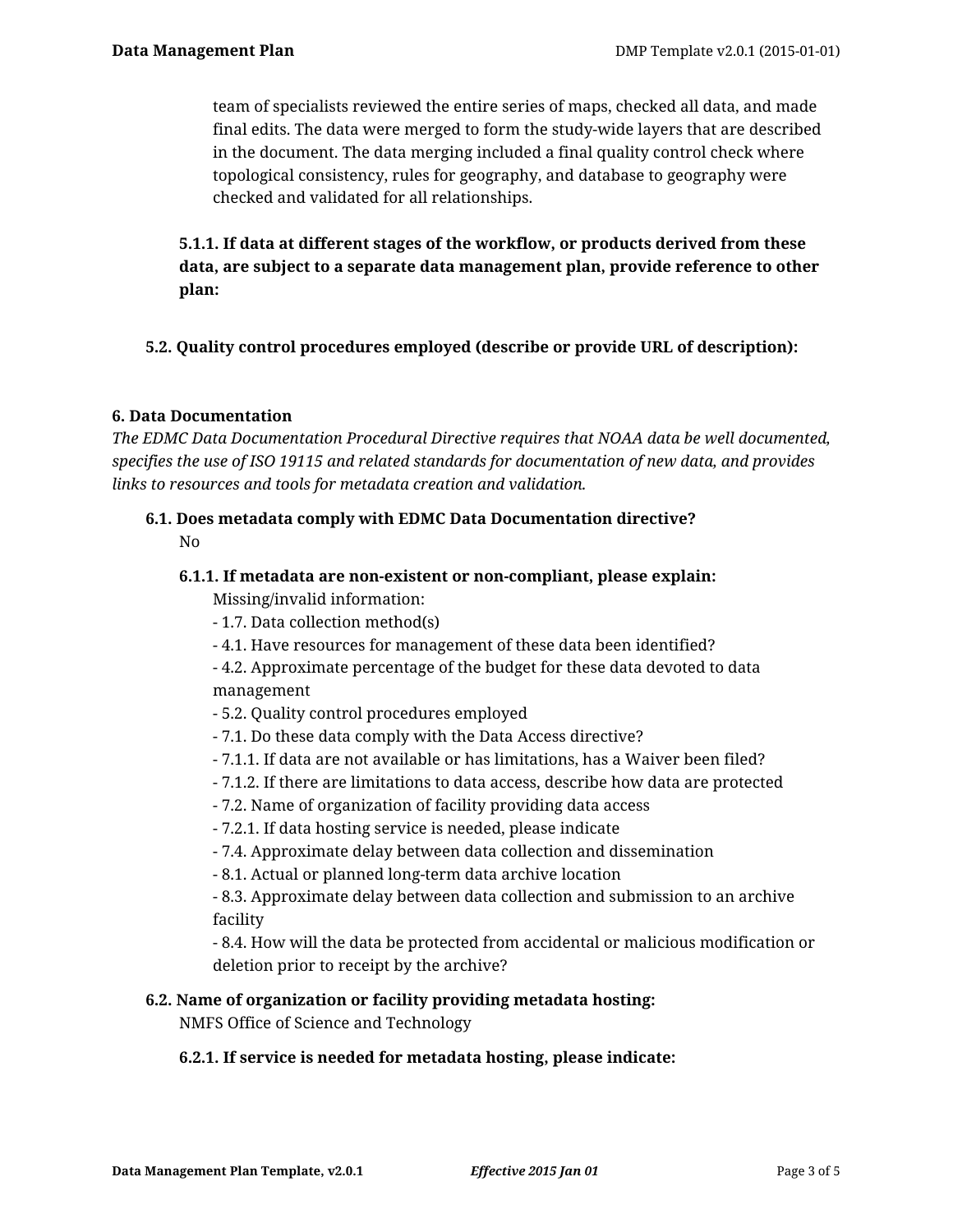# **6.3. URL of metadata folder or data catalog, if known:**

https://www.fisheries.noaa.gov/inport/item/40535

# **6.4. Process for producing and maintaining metadata**

*(describe or provide URL of description):*

Metadata produced and maintained in accordance with the NOAA Data Documentation Procedural Directive: https://nosc.noaa.gov/EDMC/DAARWG/docs/EDMC\_PD-Data\_Documentation\_v1.pdf

## **7. Data Access**

*NAO 212-15 states that access to environmental data may only be restricted when distribution is explicitly limited by law, regulation, policy (such as those applicable to personally identifiable information or protected critical infrastructure information or proprietary trade information) or by security requirements. The EDMC Data Access Procedural Directive contains specific guidance, recommends the use of open-standard, interoperable, non-proprietary web services, provides information about resources and tools to enable data access, and includes a Waiver to be submitted to justify any approach other than full, unrestricted public access.*

**7.1. Do these data comply with the Data Access directive?**

**7.1.1. If the data are not to be made available to the public at all, or with limitations, has a Waiver (Appendix A of Data Access directive) been filed?**

**7.1.2. If there are limitations to public data access, describe how data are protected from unauthorized access or disclosure:**

**7.2. Name of organization of facility providing data access:**

**7.2.1. If data hosting service is needed, please indicate:**

**7.2.2. URL of data access service, if known:**

- **7.3. Data access methods or services offered:** Contact NOAA for distribution options (see Distribution\_Information).;
- **7.4. Approximate delay between data collection and dissemination:**

**7.4.1. If delay is longer than latency of automated processing, indicate under what authority data access is delayed:**

**8. Data Preservation and Protection**